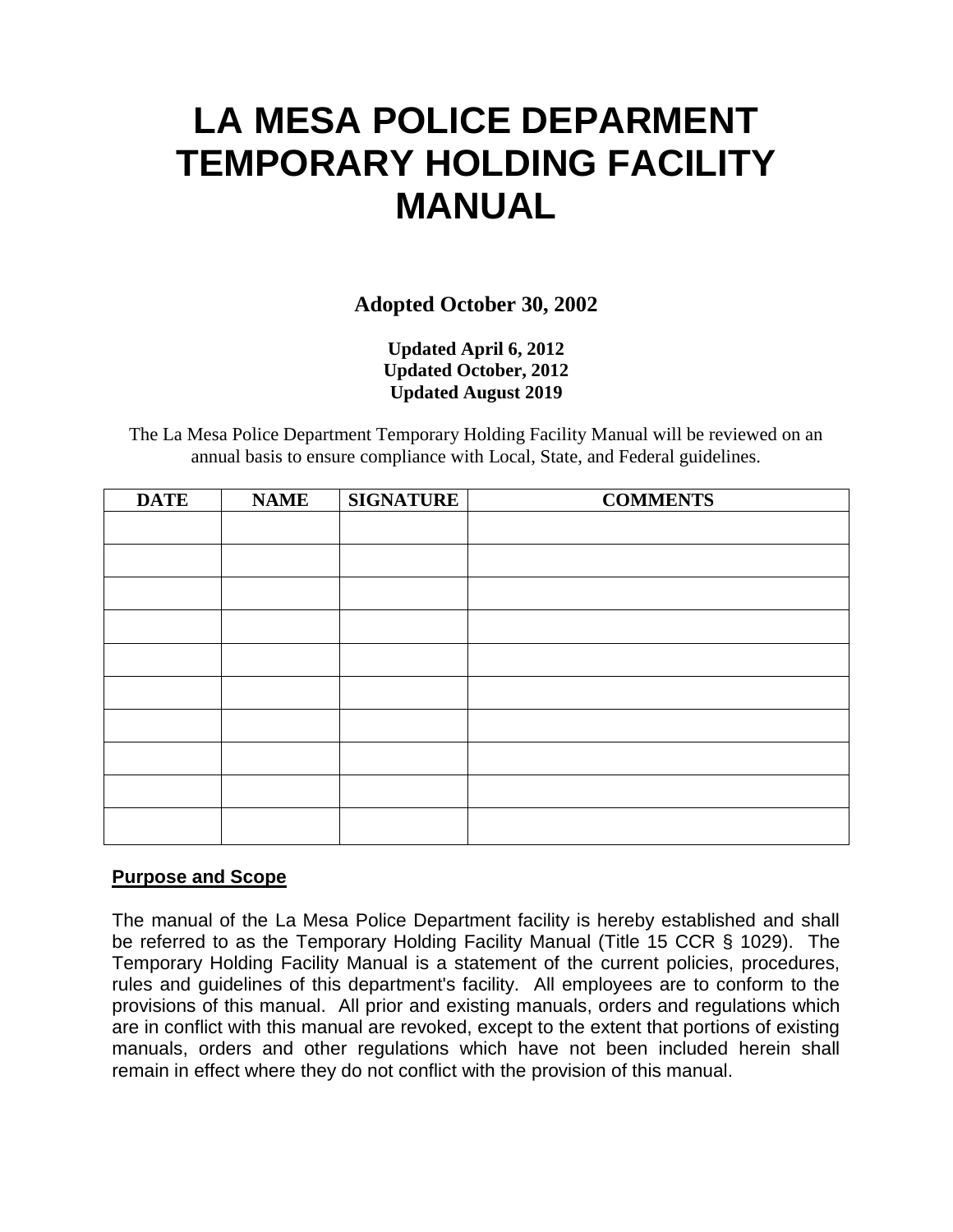# **Policy**

Except where otherwise expressly stated, the provisions of this manual shall be considered as guidelines. It is recognized, however, that police work, including the custody environment, is not always predictable and circumstances may arise that warrant departure from these guidelines. It is the intent of this manual to be viewed from an objective standard, taking into consideration the sound discretion entrusted to members of this department under the circumstances reasonably available at the time of any incident.

The Temporary Holding Facility Manual contains a range of work-related issues including, but not limited to, the following:

- The Americans with Disability Act (ADA)
- Training
- Prisoner records
- Safety and emergencies
- Security and control
- Medical and health care issues

## **Definitions**

- A. **Board of Corrections** means the California State Board of Corrections established through California Penal Code Sections 6024-6043. This board acts by and through its Executive Director, Deputy Directors, and Field Representatives.
- B. **Local Detention Facility** means any city, county, city and county, or regional jail, camp, or other correctional facility, and court holding facility used for the confinement of adults or of both adults and minors, but does not include that portion of the facility for confinement of both adults and minors which is devoted only to the confinement of minors.
- C. **Temporary Holding Facility** means a local detention facility constructed after January 1, 1978, used for the confinement of persons for 24 hours or less pending release or transfer to another facility or appearance in court.
- D. **Booking Area** that area containing the booking bench and four individual holding cells.
- E. **Temporary Holding Facility Administrator** means the Police Services Manager. He/she is responsible for the facilities, equipment, and records.
- F. **Temporary Holding Facility Operations Manager** means the Patrol Division Commander who has the responsibility for operating the Temporary Holding Facility.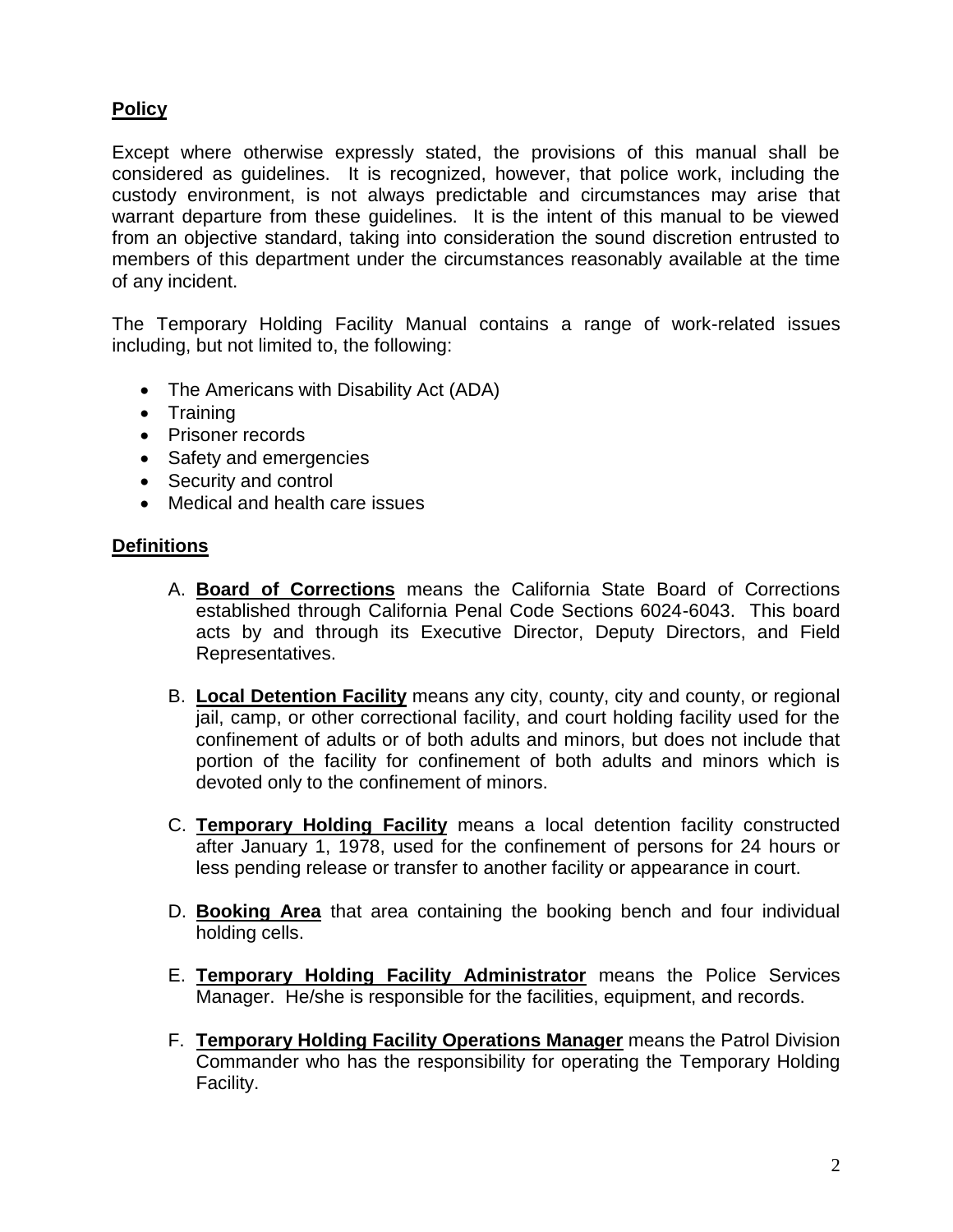- G. **Supervisory Custodial Personnel** means the Watch Commander, or his/her designee.
- H. **Custodial Personnel** means line staff whose duties include the care and treatment of prisoners. Line staff includes sergeants and police officers.
- I. **Emergency** means any significant disruption of normal facility procedure, policies or activities caused by a riot, fire, earthquake, attack, strike or similar disturbance.
- J. **Administrative Segregation** means the physical separation of different types of inmates from each other such as specified in California Penal Code Sections 4001 and 4002: Welfare and Institutions Code Section 508, and California Code of Regulations Section 1053. Administrative segregation is accomplished to provide that level of control and security necessary for good management and to insure the protection of staff and inmates.
- K. **Shall** or will is mandatory.
- L. **May** is permissive, discretionary or conditional action.
- M. **Should** indicate a generally required or expected action absent a rational basis for failing to conform**.**
- N. **Order** a written or verbal instruction issued by a supervisor

# **Responsibilities**

The Chief shall be considered the ultimate authority for the provisions of this manual. The Chief shall ensure that the manual is reviewed annually, during the same process as the annual Department Instruction review, updated as needed, and the staff trained accordingly to ensure that the policies in the manual are current and reflect the mission of the La Mesa Police Department (Title 15 CCR § 1029). The review shall be documented in written form sufficient to indicate that policies and procedures have been reviewed and amended as appropriate to facility changes. This documentation will be in the form of updated dates on the cover sheet of this manual.

# **Procedure**

## **Emergency Suspensions of Standards or Requirements**

Nothing herein shall be construed to deny the power of the Temporary Holding Facility Manager to temporarily suspend any standard or requirement herein prescribed in the event of any emergency, which threatens the safety of the Temporary Holding Facility, its inmates or staff, or the public. Only such regulations directly affected by the emergency may be suspended. The Temporary Holding Facility Manager shall notify the Corrections Standards Authority (CSA) in writing in the event that such a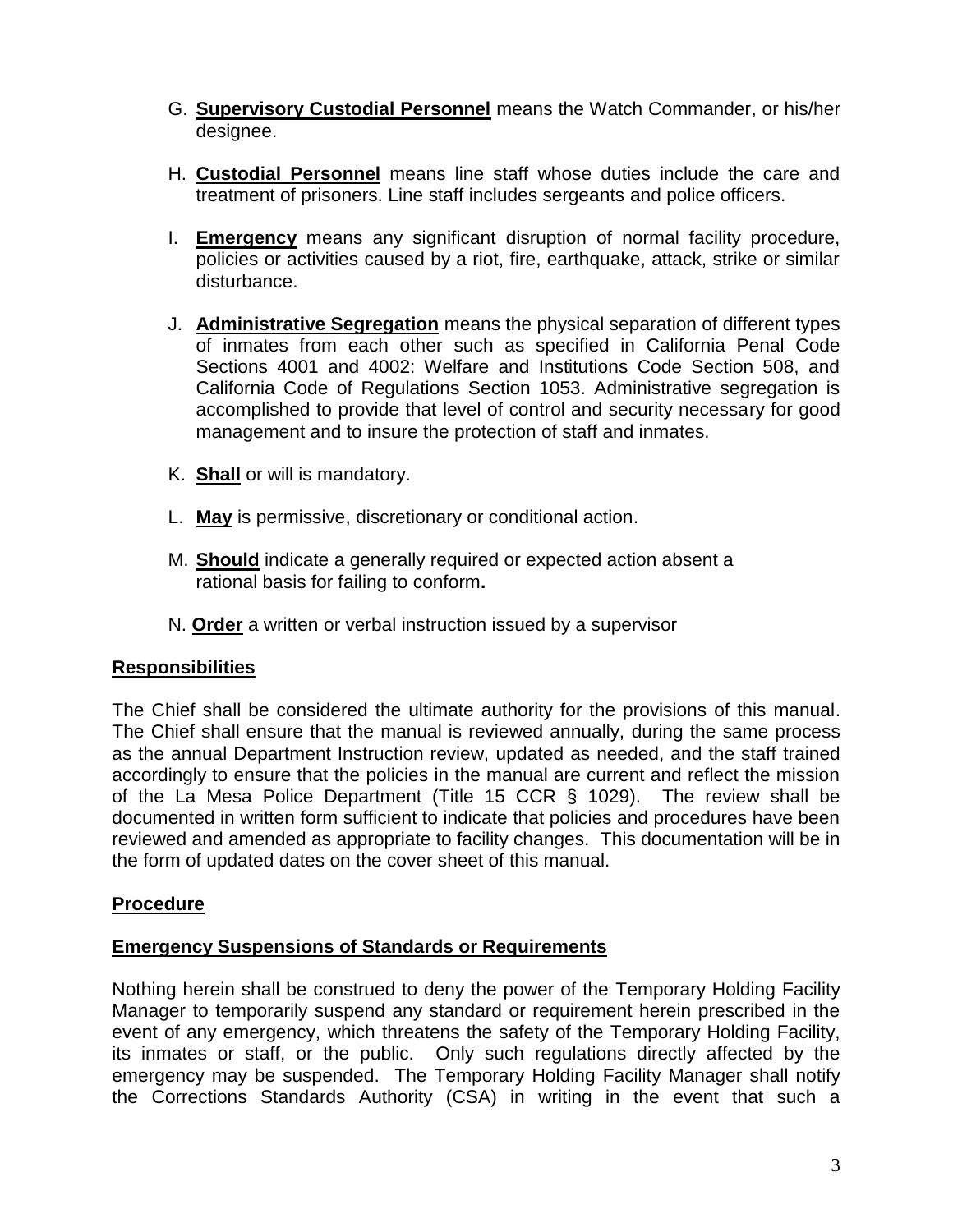suspension lasts longer than three days. In no event shall such a suspension continue more than 15 days without the approval of the chairperson of the CSA for a time specified by him/her.

# **Temporary Holding Facility Training**

Supervisory personnel who are responsible for the holding facility shall complete 8 hours of specialized training within six (6) months of appointment. Such training shall include, but not be limited to:

- 1. Applicable minimum jail standards;
- 2. Jail operations liability;
- 3. Inmate segregation;
- 4. Emergency procedures and planning; and
- 5. Suicide prevention

Eight hours of refresher training is required every 2 (two) years. Training may be accomplished through P.O.S.T. or Title 15 sanctioned courses. All training will be verified by in house documentation*.*

All new police officers will receive training in the operations and procedures of the temporary holding facility as an element of the Field Training Officer Program.

## **Supervision of Inmates**

There shall be, at all times, sufficient staff designated to remain in the facility for the supervision and welfare of prisoners, to ensure the implementation and operation of all programs and activities as required by Title 15 CCR Minimum Jail Standards, and to respond to emergencies when needed. Such staff must not leave the facility while inmates are present and should not be assigned duties that could conflict with the supervision of inmates (Title 15 CCR § 1027). There shall be a written plan that includes the documentation of routine safety checks. When both male and female inmates are held in the Temporary Holding Facility, a minimum of one male and one female should be on-duty in the station at all times.

Staff members shall not be placed in positions of responsibility for the supervision and welfare of inmates of the opposite sex in circumstances that can be described as an invasion of privacy or that may be degrading or humiliating to the inmates. Under no circumstances should an inmate of the opposite sex be placed in a holding cell unless a staff member of the inmate's sex is present in the booking room and within visual and hearing distance. Additionally, under no circumstances should a staff member enter the cell of an inmate of the opposite sex without a staff member of the inmate's sex being present.

To the extent reasonably practicable, the inmate bathroom area will contain modesty screens that preserve privacy without creating areas that cannot be properly supervised.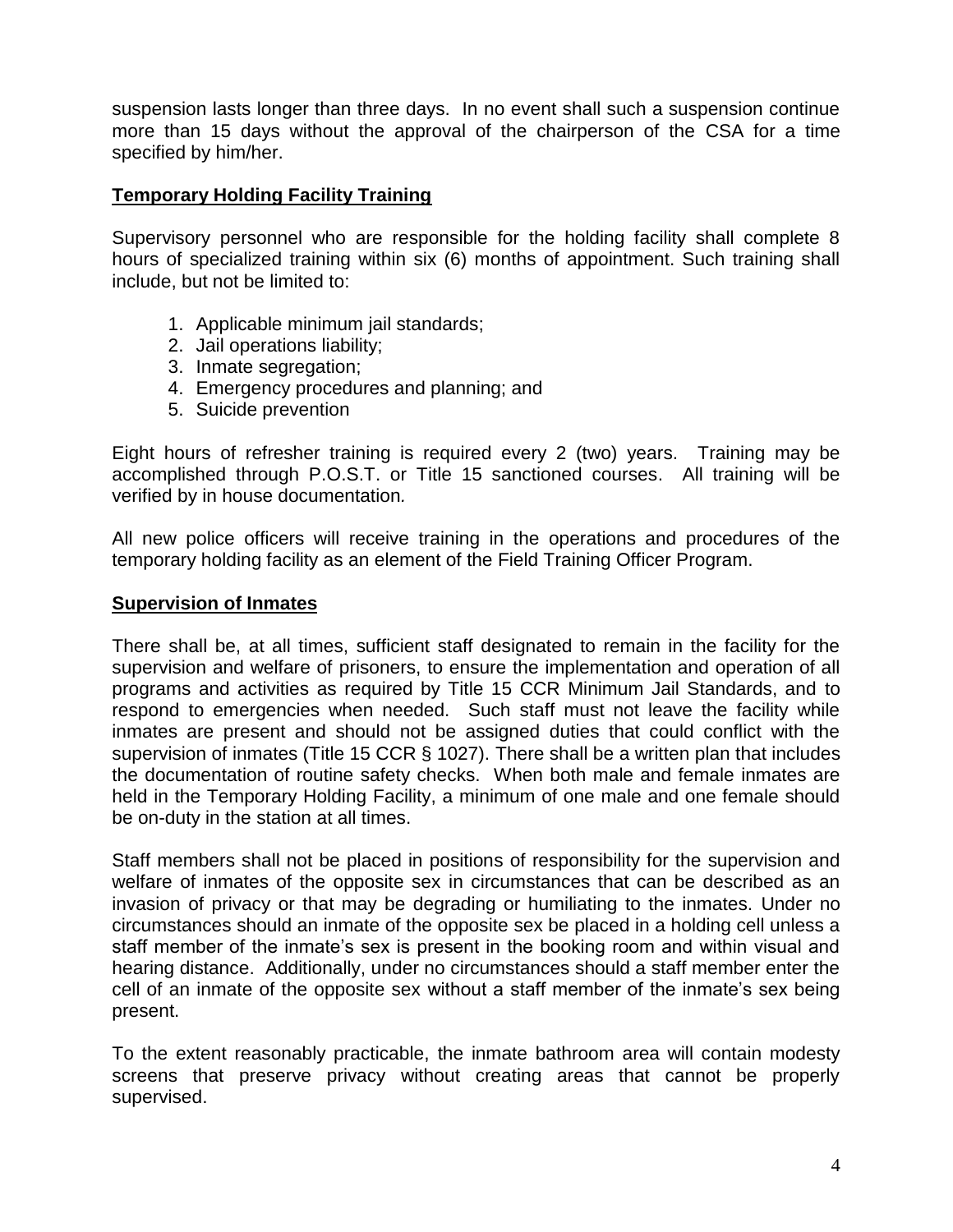The temporary holding facility is specifically designed for the temporary detention of persons arrested. The facility may be used for:

- Further investigation
- Processing of evidence
- Interviewing
- Release per 849(b) P.C.
- Juveniles
- Search and Seizure

Persons should not be held in the temporary holding facility for longer than 6 hours unless approved by the Watch Commander. All persons detained shall be monitored continuously or visually observed at least every 30 minutes while on the bench. If placed in a cell, the person will be visually observed every 15 minutes but no longer than every 30 minutes.

The holding of prisoners for other agencies is prohibited without the approval of the Watch Commander. The holding or incarceration of dependents of arrested persons within the confines of the Temporary Holding Facility is also prohibited. Children are not to be kept with parents while in custody.

## **Chain of Custody**

Any time a person is taken into custody, there shall exist a chain of custody for which a staff member is responsible for the person. The chain of custody requires the custodial person to formally pass custody to the next person authorized to receive prisoners. For example, in cases where a field officer passes custody of an arrestee to investigators for interviews, etc., that investigator becomes the custodial officer. Should the investigator terminate his custodial needs, he shall formally pass custody back to an authorized person. Formally passing custody requires a verbal notification of the person receiving the prisoner. In no case will prisoners be left in the Temporary Holding Facility without formal notification being made to the Watch Commander.

The Watch Commander has the ultimate responsibility for the custody of all prisoners and the operation of the Temporary Holding Facility during day-to-day operations. No prisoners are to be left in the facility without a person who can be immediately available and accessible to prisoners.

In all cases the Watch Commander shall be advised of the arrival of a prisoner, the status of prisoner transfer and passing of custody.

In all cases the Watch Commander will ensure inspections of all inmates at least every half hour while they are secured to the bench and at least every 15 minutes while they are in a cell. The inspector will initial and indicate the time of inspection for each inmate in the detention log.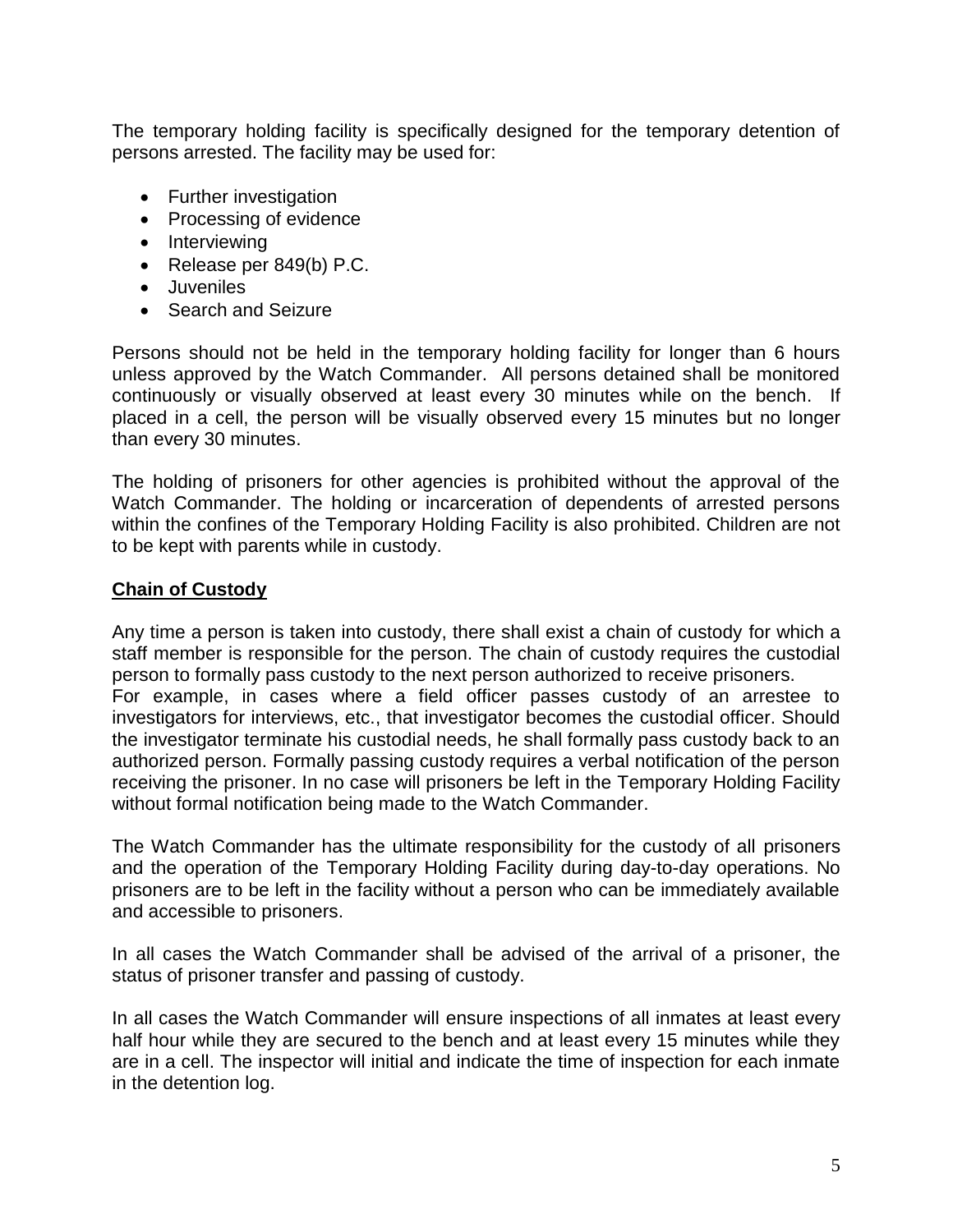# **Reporting**

## **Incident Reports**

The Temporary Holding Facility Administrator shall maintain a written record of all incidents, which result in physical harm, or serious threat of physical harm to an employee, inmate or other person in the Temporary Holding Facility. Such records shall include the names of the persons involved, a description of the incident, the actions taken and the date and time of the occurrence. Such written record shall be reported and submitted to the Watch Commander within 24 hours of the event of an incident. This record shall be in the form of an incident report and assigned a report number.

#### **Required Reporting**

Written reports are required in all of the following situations on the appropriate department-approved forms unless otherwise approved by a supervisor (Title 15 CCR § 1044).

#### **Incident Reports**

Annual reporting requirements consist of the State Fire Marshal Facility Inspection Report, San Diego County Health Department Health Inspections and Licensing, San Diego County Advisory Juvenile Justice Committee Reports, monthly reports to the California Youth Authority, reports from the CSA and annual reports to the Department of Justice (jail population survey).

Temporary holding facility reporting requirements consist of monthly facility inspections, adult and juvenile confinement logs, and annual fire inspection reports, also grand jury inspection.

The facility administrator is responsible for ensuring these requirements are met.

The Facility Administrator is responsible for the coordination of all inspections and the maintenance of all incident reports and logs. Administration shall submit all required reports to the appropriate authority.

#### **Intake Procedures**

There are specific procedures that have been developed for the intake of those prisoners in a safe and secure manner into the booking area.

Upon entering the rear lot, the officer should park his/her vehicle and wait for the gate to be closed before removing prisoners. All firearms, other weapons, and chemical agents will be secured in the locked receptacle or in the trunk of the police vehicle, prior to entering the booking area, with the prisoner. Confiscated weapons are NOT allowed in the holding facility.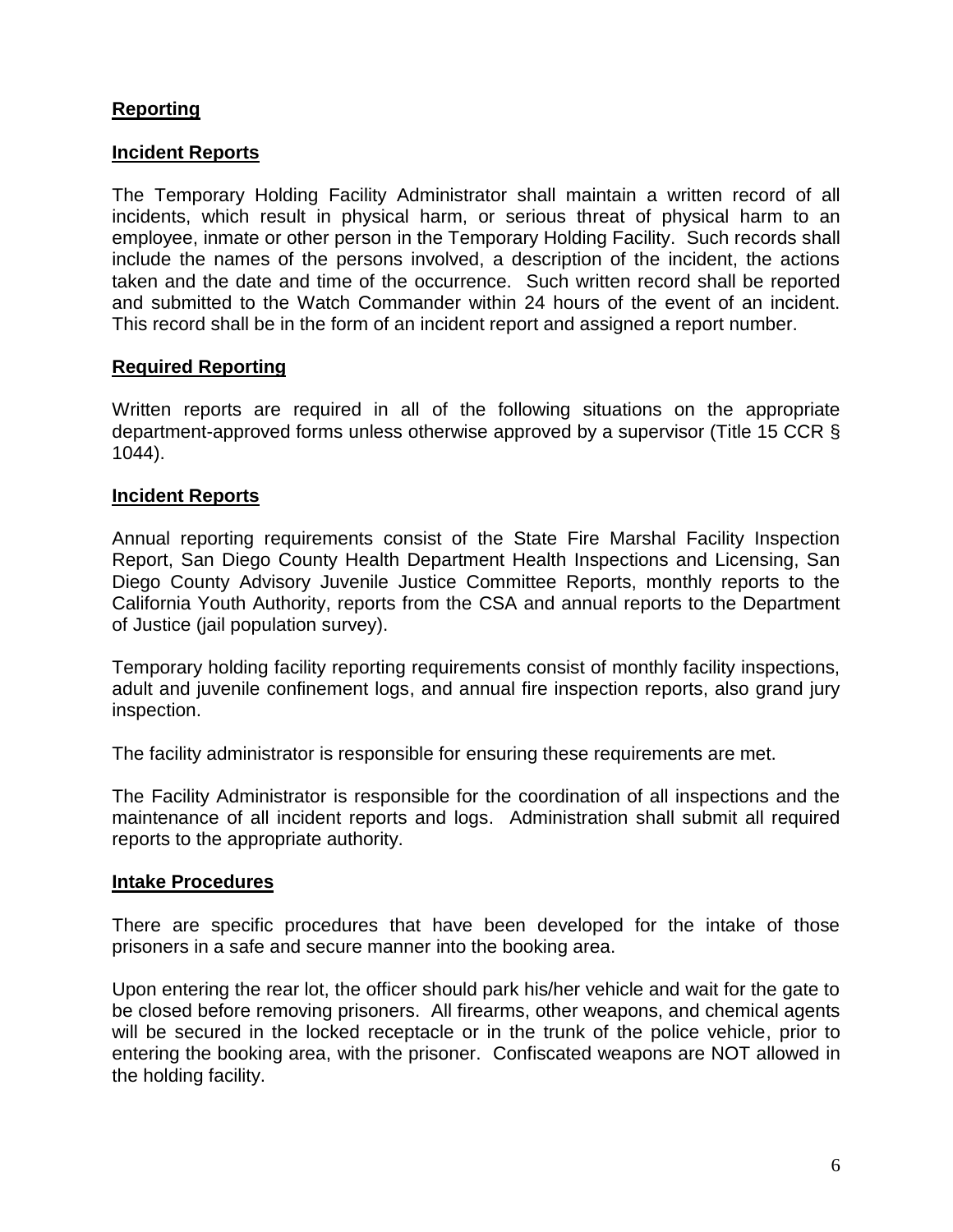Upon entry or prior to entering the booking area, the prisoner shall be thoroughly searched for contraband and weapons. All property should be removed from the prisoner and stored accordingly and the prisoner secured to the booking bench with metal handcuffs. The prisoner shall be secured in such manner that officers can observe the prisoner while they complete their investigation. Prisoners are not to be left unsupervised. Upon completion of the intake procedure, the prisoner may be placed into a locked cell or remain secured to the booking bench. The Watch Commander shall be notified that an inmate is in the designated cell. The officer shall complete the process by filling out the detention log form kept in the booking area.

If during the booking process, it becomes necessary for the officer to leave the temporary holding facility for operational needs, every effort should be made to find another officer to assume supervision of the prisoner. In the extreme case that no other officer is available to supervise the prisoner, officers shall notify the Watch Commander that a prisoner is being placed in a designated cell. The officer shall then call the dispatcher notifying them of the occupied cell and ensure that the prisoner will be monitored by dispatch via the video surveillance system. Once there is confirmation that the prisoner is being monitored on the video surveillance system, the officer may leave the temporary holding facility for no longer than 15 minutes.

Contraband and evidence removed from prisoners shall be inventoried, tested and secured in the evidence lockers. When the officer is prepared to leave the temporary holding facility, he/she shall search all areas the prisoner occupied for contraband, weapons, etc. He/she shall secure all loose items and clean up all litter and trash and deposit it in the appropriate container. The officer shall note any damage to the cells. If new damages have been done, the prisoner may be charged with P.C. 4600 (Damaging a Jail). The booking area shall be left in a clean and safe condition. In no case shall the booking area be used for the confinement of persons who have not been arrested. Requests from parents of juveniles (not arrested) for disciplinary confinement shall not be honored. In cases where children are transported with an arrested parent, the children shall not be confined in the booking area with the parent(s). Children shall be transferred to the appropriate social service agency or to a responsible department employee pending transfer to an appropriate care facility. The temporary holding facility shall not be used for the interview or contact of victims, witnesses or other citizen contacts. Interview rooms and other accommodations are provided for those types of contacts.

The temporary holding facility cells are rated as 'single occupancy' cells. In cases of extreme need, and on a temporary basis only, more than one prisoner may be detained in each cell.

## **Receiving Screening**

All persons brought to the facility shall receive a preliminary screening for medical and health problems, as well as developmental disabilities. Officers shall use medical screening protocol as well as observation and evaluation in determining need for care. Any inmate answering "Yes" to any of the questions or who appears to need medical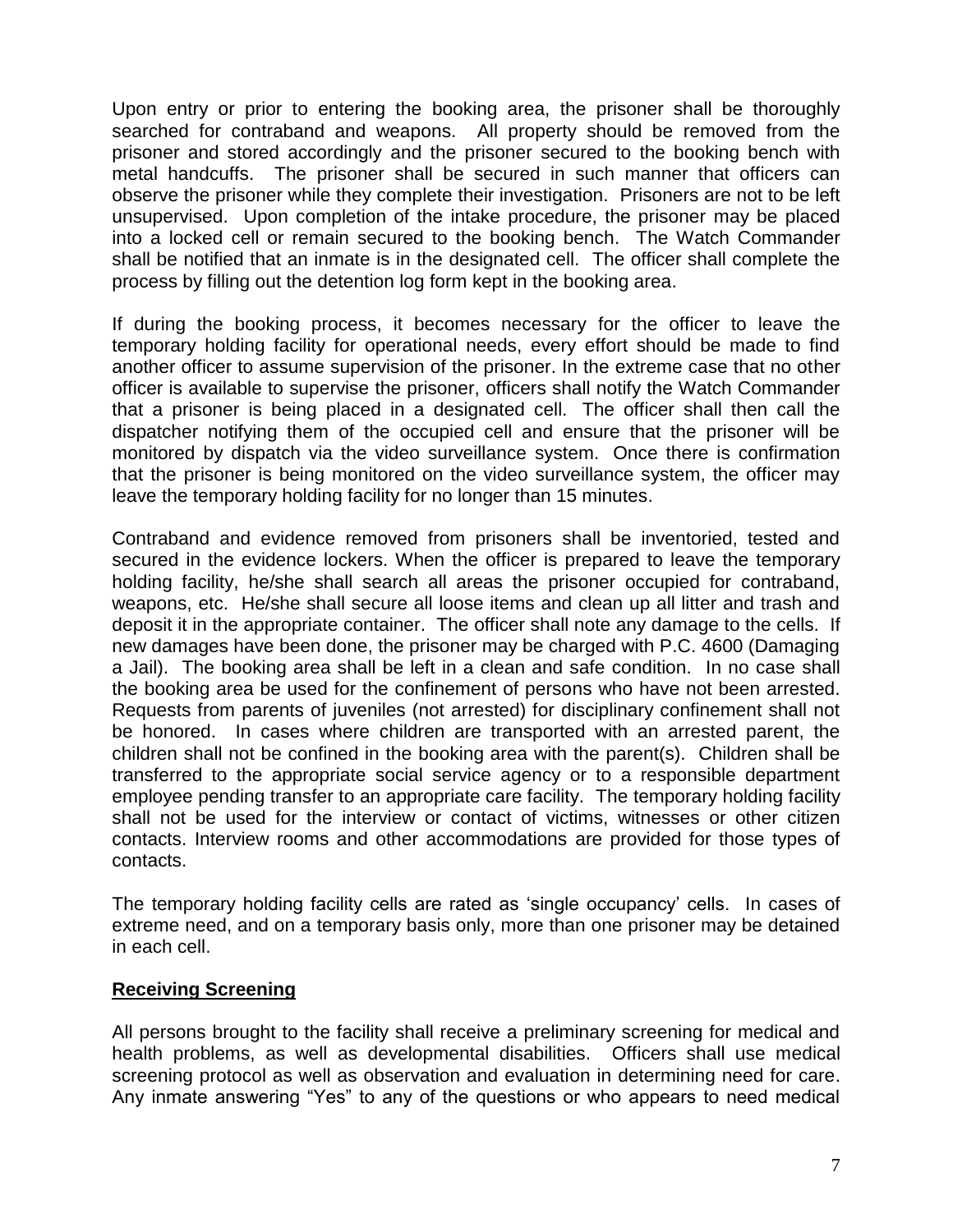care or who requests it shall be attended to by the appropriate medical provider. Should the person require hospital treatment, proper arrangements should be made for booking and/or release prior to or during transport to the medical facility. Persons who have prescribed orthopedic or prosthetic appliances shall be allowed to keep them unless an immediate risk to security has been determined.

Females will be allowed to continue use of materials for personal hygiene regarding menstrual period if appropriate.

The following classes of persons may be brought to the holding facility for booking purposes only and shall not be detained in the La Mesa Police Department temporary holding facility any longer than necessary for said procedure:

- Pregnant or lactating females
- Combative persons
- Mentally disturbed persons
- Persons with known communicable diseases
- An arrestee requiring medical treatment, claiming that they need medical treatment, or who reports taking medication.
- An arrestee contemplating suicide
- Developmentally disabled or handicapped persons
- Anyone with diabetes or epilepsy
- Persons infested with vermin.

Arrestees are to be taken to county jail, an LPS facility, or released on their promise to appear in court at a later date immediately after the booking procedure if the arresting officer determines that the arrestee falls into one of the above classes.

## **Searches**

There are three types of searches conducted in the temporary holding facility; Intake searches for weapons, contraband and evidence, strip searches and body cavity searches. All searches shall be carried out by staff of the same sex as the inmate, preferably in a private location out of sight of other inmates and staff. In the event there are no female officers or trained matrons available for searches, female inmates shall be transported to Las Colinas for search by female personnel. Body cavity searches and strip searches will not occur unless allowed under existing law or policy.

## **Strip and Cavity Searches**

Strip searches and cavity searches will not be made arbitrarily. They are performed for the purpose of protection of prisoners, officers, facilities, and to locate evidence.

 "Strip search" means a search which requires a person(s) to remove some or all of their clothing so as to permit a visual inspection of the underclothing, breasts, buttocks, or genitalia of such person.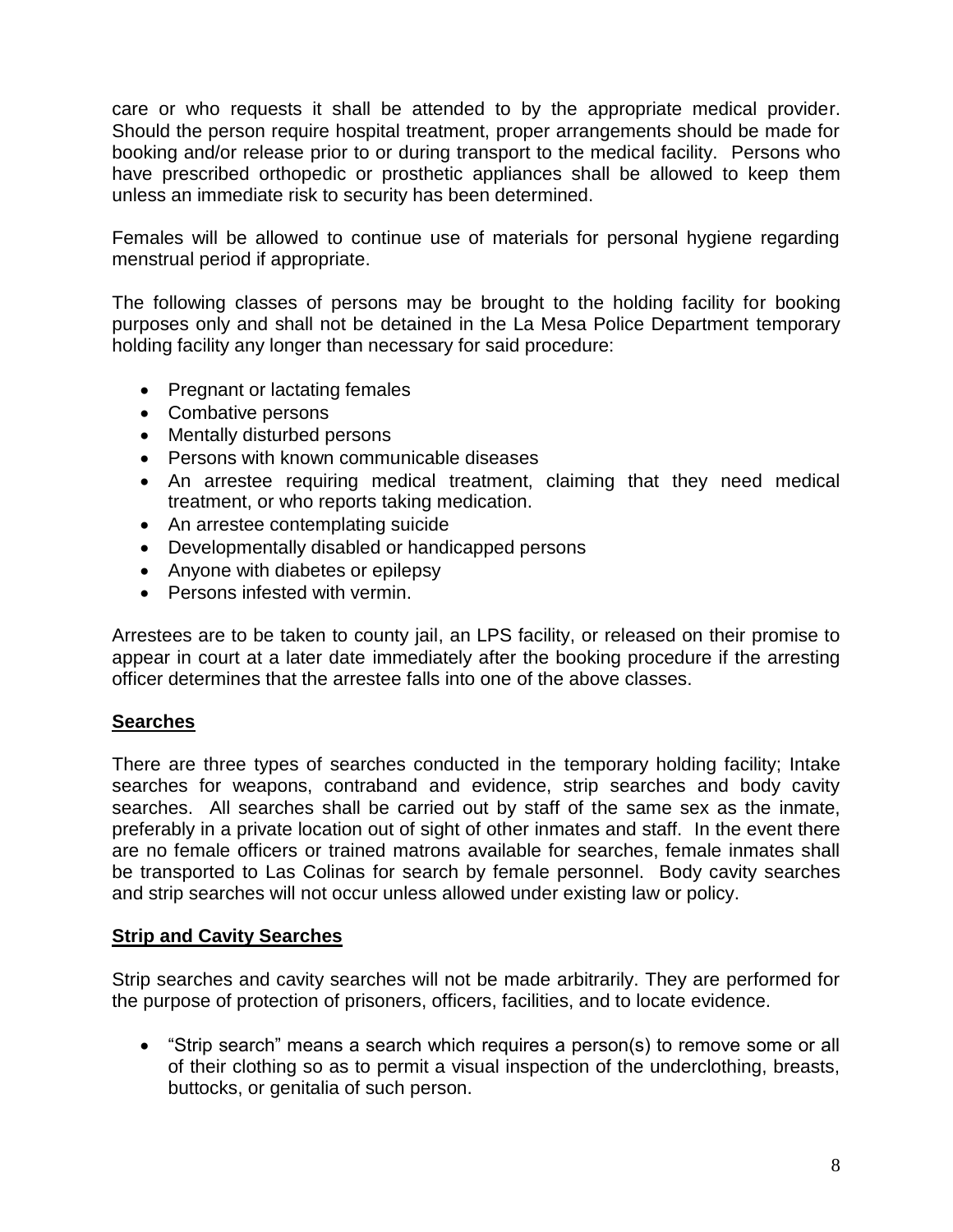"Cavity search" means visual inspection or physical intrusion into a body cavity for the purpose of discovering any object concealed in the body cavity.

Strip searches of adult and juvenile felony prisoners and misdemeanor prisoners who are arrested for offenses involving weapons, contraband or violence, may be performed with prior authorization of the Watch Commander. Authorization must include specific and articulated facts and circumstances upon which there is reasonable suspicion to believe the person searched is concealing a weapon or contraband and that a strip search will result in its delivery. All strip searches will be conducted in privacy by authorized persons of the same sex as the person searched.

All cavity searches will be performed by authorized personnel at the San Diego County Jail after attaining prior approval of the Watch Commander as required in this procedure. In the case of misdemeanor offenses, a search warrant must also be obtained prior to the search.

## **Security and Control**

Security and control of the temporary holding facility is of primary importance to prevent escapes and injuries to inmates or department personnel. In all cases, arrestees who are not confined in a cell shall be secured to the booking bench. Door keys, etc., shall be secured in order to prevent vehicle theft or access by inmates.

During the process of opening the exterior back lot gate, all unidentified persons approaching or in the area shall be challenged as to their business in the area. Officers shall escort released persons to the exit door and monitor them as they leave the facility.

# **Use of Force Restraints**

In all cases where force is used to restrain a prisoner or additional restraints are used on a prisoner, such use shall be within the guidelines of existing department instructions and shall be investigated and/or reported as required. Restraints other than handcuffs will not be used on cooperative prisoners. When restraints are used on an uncooperative prisoner, he/she will remain restrained until they arrive at San Diego County Jail, Las Colinas, or other appropriate facility unless approved by the Watch Commander. The Pro-Straint Chair instructions are described in Department Instruction 629.

## **Inmate Release**

Adult prisoners that are to be booked and released from the La Mesa Police Department shall be both photographed and fingerprinted prior to being released. Prisoners moved from the booking room into the fingerprinting room should be secured to the bench while the arresting/booking officer completes the required entries into the fingerprinting computer or manual fingerprinting cards to limit the potential of the prisoner escaping.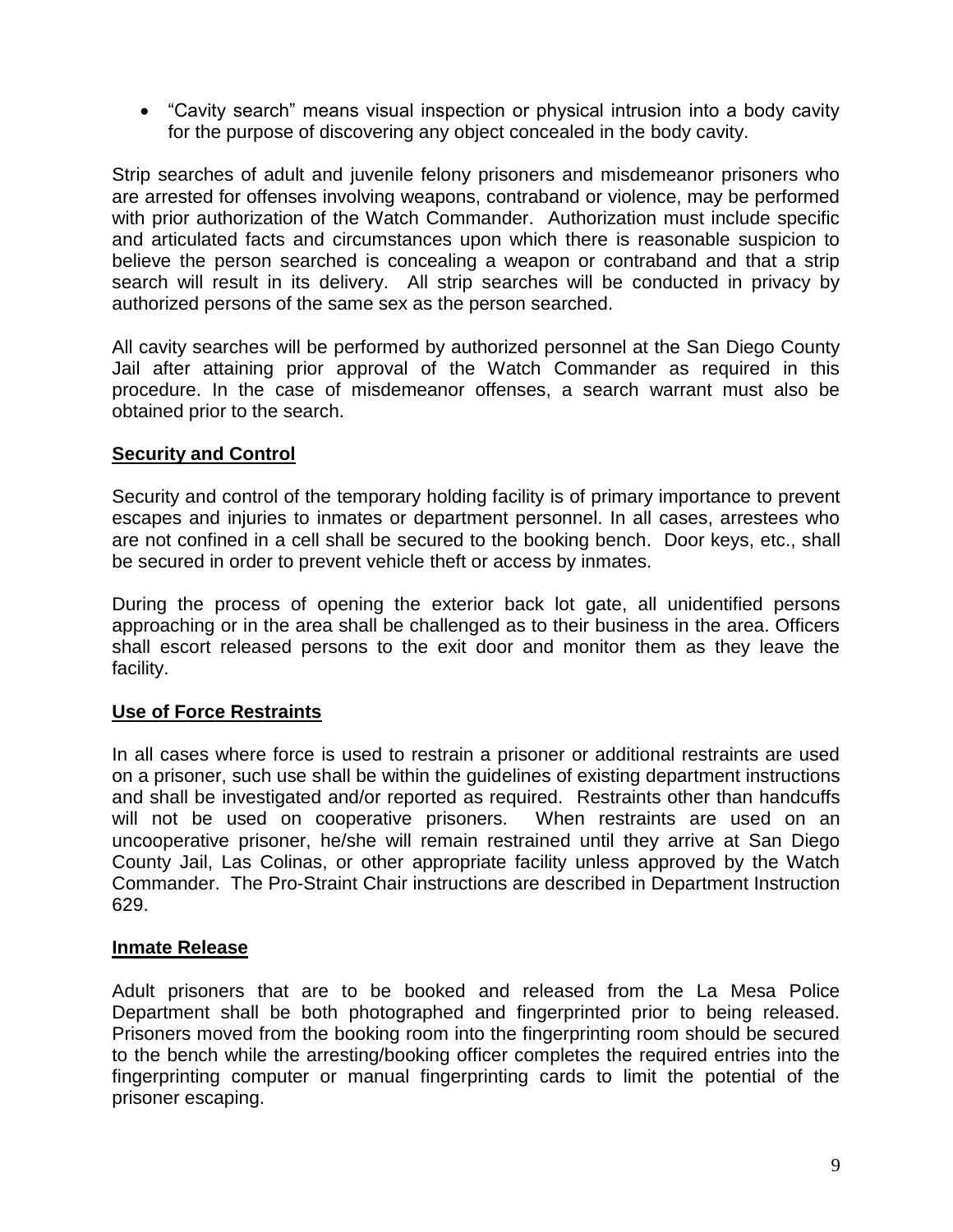The release of arrested persons is mandated by the Penal Code. Persons released from the temporary holding facility shall be escorted out the rear door and out the vehicle gate. Persons who arrive for the pick up of released persons shall not be brought into the interior of the building.

## **Escapes**

Escapes from a temporary holding facility are a serious breach of security and can result in considerable liability to the City, Department and officers involved. In addition, a major concern would be the taking of hostages as a result of an escape attempt.

Since the La Mesa Police Department facility is designed as a temporary holding facility, a major consideration must be given to the detention of high-risk individuals, Arrestees who are evaluated as being risks may be transported directly to jail and the jail notified of this potential risk. The Watch Commander shall approve the intake of all risks.

All escapes shall be reported immediately to the Watch Commander, who will cause the notification of the Patrol Division Commander and other agencies. The custodial officer shall prepare a written report concerning the escape, which includes a complete description of the procedures followed in the specific incident of escape and all information concerning the cause.

This information will be used by the Holding Facility Manager, for evaluation and repair of any condition that may have contributed to the escape.

## **Classification and Segregation**

The classification and segregation of arrestees is an extremely important aspect of the proper operation of a temporary holding facility. Police personnel must be aware of the health and safety of persons who are in custody. This section describes the requirements necessary to maintain order, avoid injuries and to respect the rights of the individual. The classification plan will describe the assignment of prisoners to temporary holding rooms based upon the categories of sex, age, criminal sophistication, seriousness of crimes charged, assaultive/non-assaultive behavior, and other criteria that will provide for the safety of the prisoners and staff.

The La Mesa Police Department temporary holding facility consists of four holding cells and one booking area. Each cell is denoted by a number (1 through 4).

## **Classification Plan**

The following rules apply with respect to the classification of inmates:

 Male prisoners are to be separated from female prisoners at all times while in the facility. Male and female prisoners must not sleep, dress, undress, or perform eliminatory functions in the same room.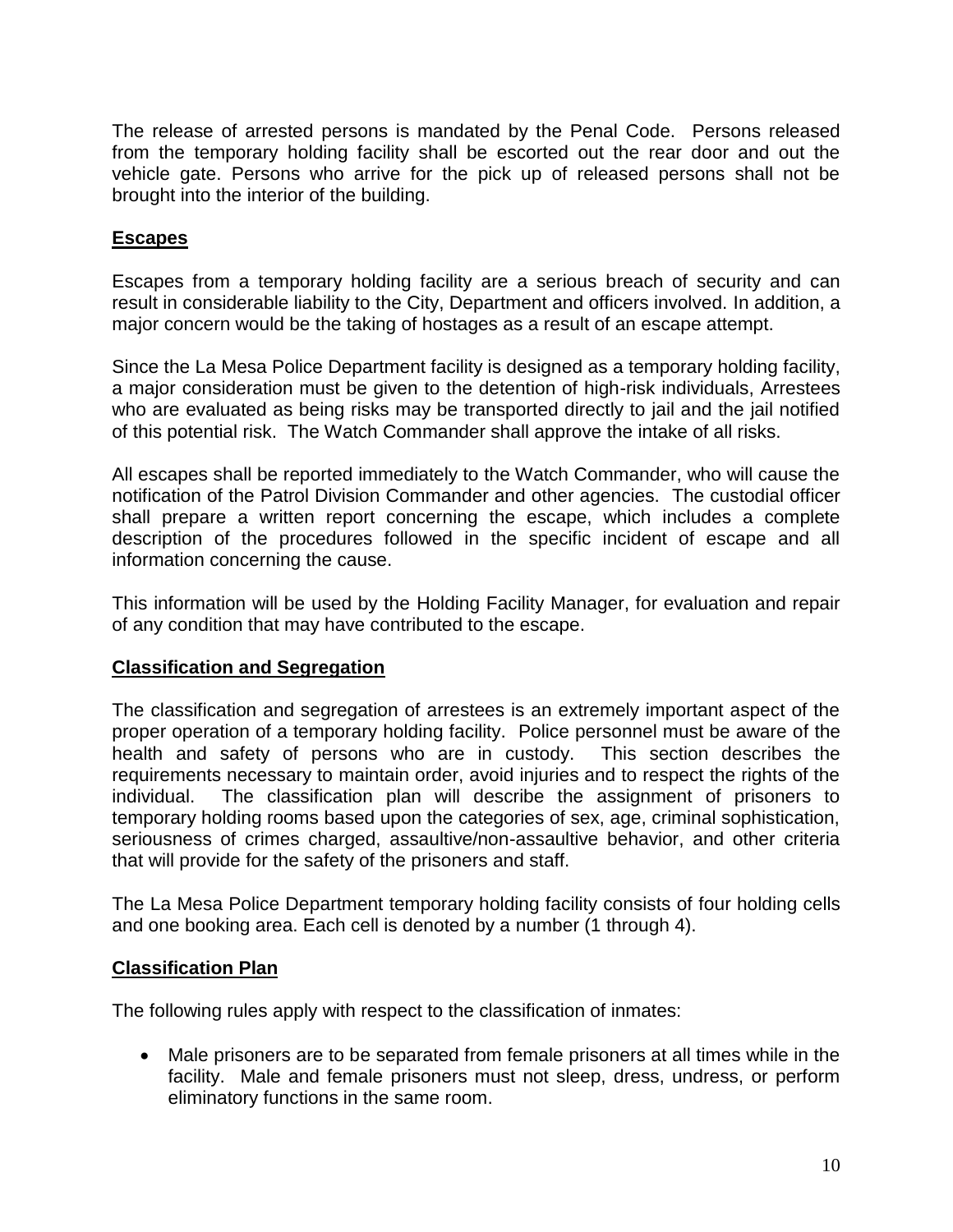- If the sex of a prisoner is undeterminable at the time of booking, the prisoner shall be transported to the County Jail for booking and detention as soon as practical.
- Felony offenders should not be housed in the same cell with misdemeanants.
- Prisoners shall be questioned regarding having served time in state prison or county jail. A prisoner who has served state prison/county time tends to be more criminally sophisticated and should not be housed with prisoners that have not served any prison or county time.
- Prisoners shall be questioned concerning gang affiliations. Gang members shall not be housed with non-gang members or opposing gang members.

The Watch Commander may make any other segregation and classification of prisoners as needed for the safety of staff, prisoners, or to aid in an investigation.

## **Inmate Discipline**

Members of the La Mesa Police Department will not discipline prisoners.

#### **Juveniles**

There is a distinction in the law concerning juveniles and secure versus non- secure custody. Secure custody means that a minor is held in temporary custody in a locked room, cell, or enclosure, or is secured to a cuffing rail or stationary object. Non-secure custody means a minor's freedom of movement is controlled by the staff of the facility and the minor is under constant personal observation, but is not locked in a room or enclosure. Non-secure minors may be handcuffed, but not physically secured to a rail or stationary object. The Department shall adhere to criteria for secure detention as specified in section 207.1(d) of the Welfare and Institution code (WI).

## **Secure Detention of Minors**

Minors may be placed into secure detention if:

- 1. Age 14 or older.
- 2. The minor is in custody on basis of commission of a criminal law violation (602 WIC).
- 3. There is reasonable belief that the minor presents a serious security risk or harm to himself or others.

Minors placed into secure detention have the following limitations:

- 1. The minor may not be detained for more than six hours.
- 2. The temporary detention must serve the purpose of giving the officer time to investigate the case, to facilitate release of the minor to parents, or to arrange transfer to juvenile hall.
- 3. The minor must be told how long the incarceration can last.
- 4. The minor must be adequately supervised.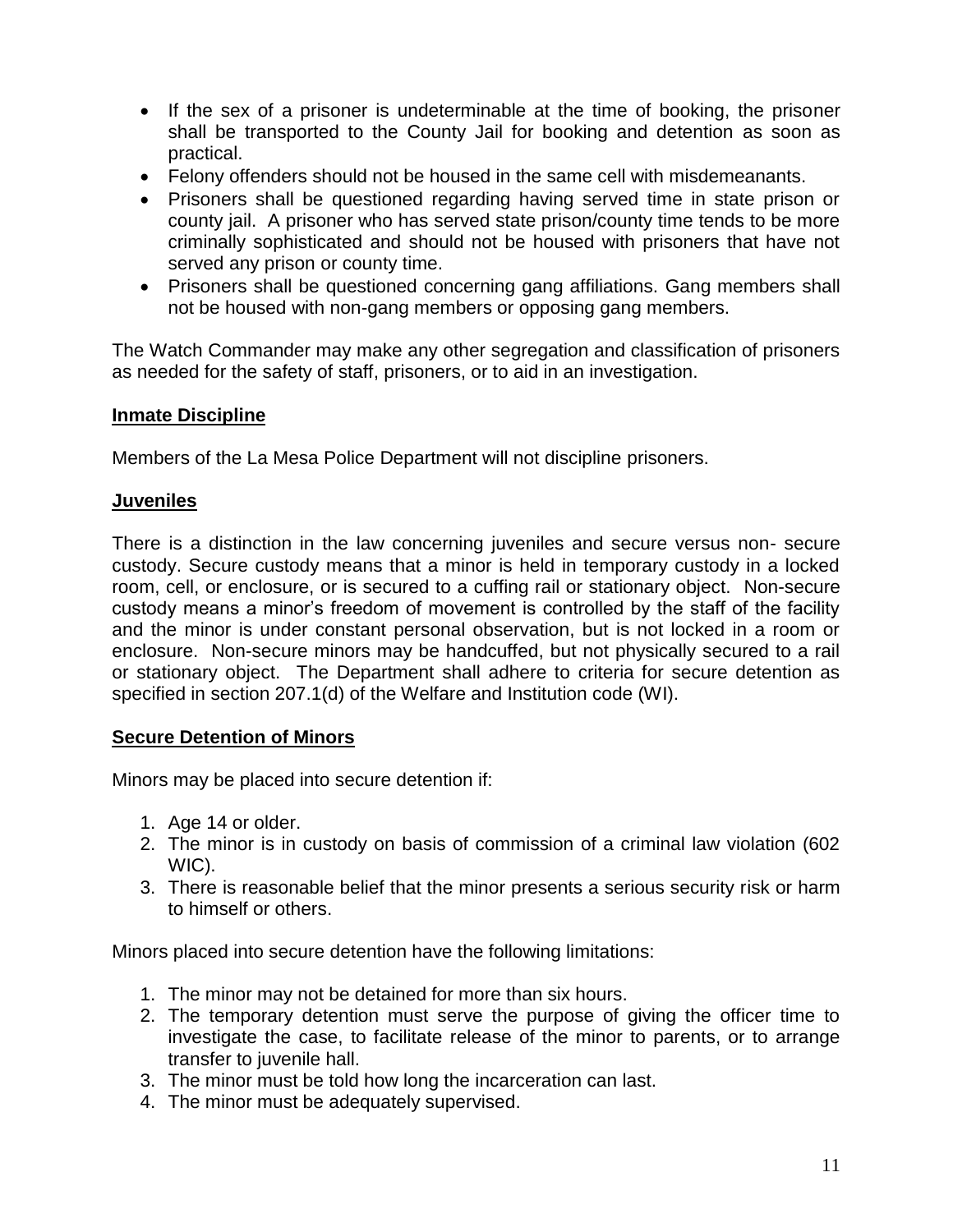5. The law enforcement agency must keep a written record explaining the need for and length of secure detention. This will be included in the Juvenile Contact Report.

There shall be no communication between minors and adult prisoners.

If an adult prisoner is present with the minor in the same room or area, side-by-side presence with either the minor or adult prisoner must be maintained to assure there is no communication between the minor and adult prisoner.

Pursuant to WIC 625, whenever a juvenile is arrested, the Department will attempt to follow a disposition, which is least restrictive of the minor's freedom of movement, and in the best interest of the minor and the community.

- Arrest of minors for Vehicle Code violations will follow the guidelines as set forth in the CVC 40302.5
- All other arrests of minors, where the minor is taken into physical custody, will require that the arresting officer insure notification of the arrest is made to the parent or guardian. In any instance where notification was not completed, the arresting officer will clearly note, "not notified" in the appropriate section of the JCR and document the reasons in the narrative of his report. It will be the responsibility of the investigating officer to insure that a subsequent verbal or written notification is made to the parent(s) or guardian(s).
- No minor under the age of 14 will be placed in secured, locked detention at the Police Station. Minors under the age of 14 who present security risks may be placed in an unlocked interview room, or an office, but must remain in the presence of an officer or another Department employee at all times. Violent or extreme risk minors under the age of 14 may be handcuffed or otherwise restrained if necessary.
- Minors shall not be held in secure detention or non-secure custody in a law enforcement facility that contains lockup for adults for more than **six (6)** hours.

The following shall be made available to all minors held in temporary custody:

- Reasonable access to toilets and washing facilities
- A snack if the minor has not eaten within the past **four (4)** hours or is otherwise in need of nourishment
- Reasonable access to drinking water
- Privacy during consultations with family, guardian, or lawyer

## **Conditions of Secure Detention**

While in secure detention, minors may be locked in a room or other secure enclosure, secured to a cuffing rail, or otherwise reasonably restrained as necessary to prevent escape and protect the minor and others from harm.

Locked rooms and enclosures where minors may be securely detained shall: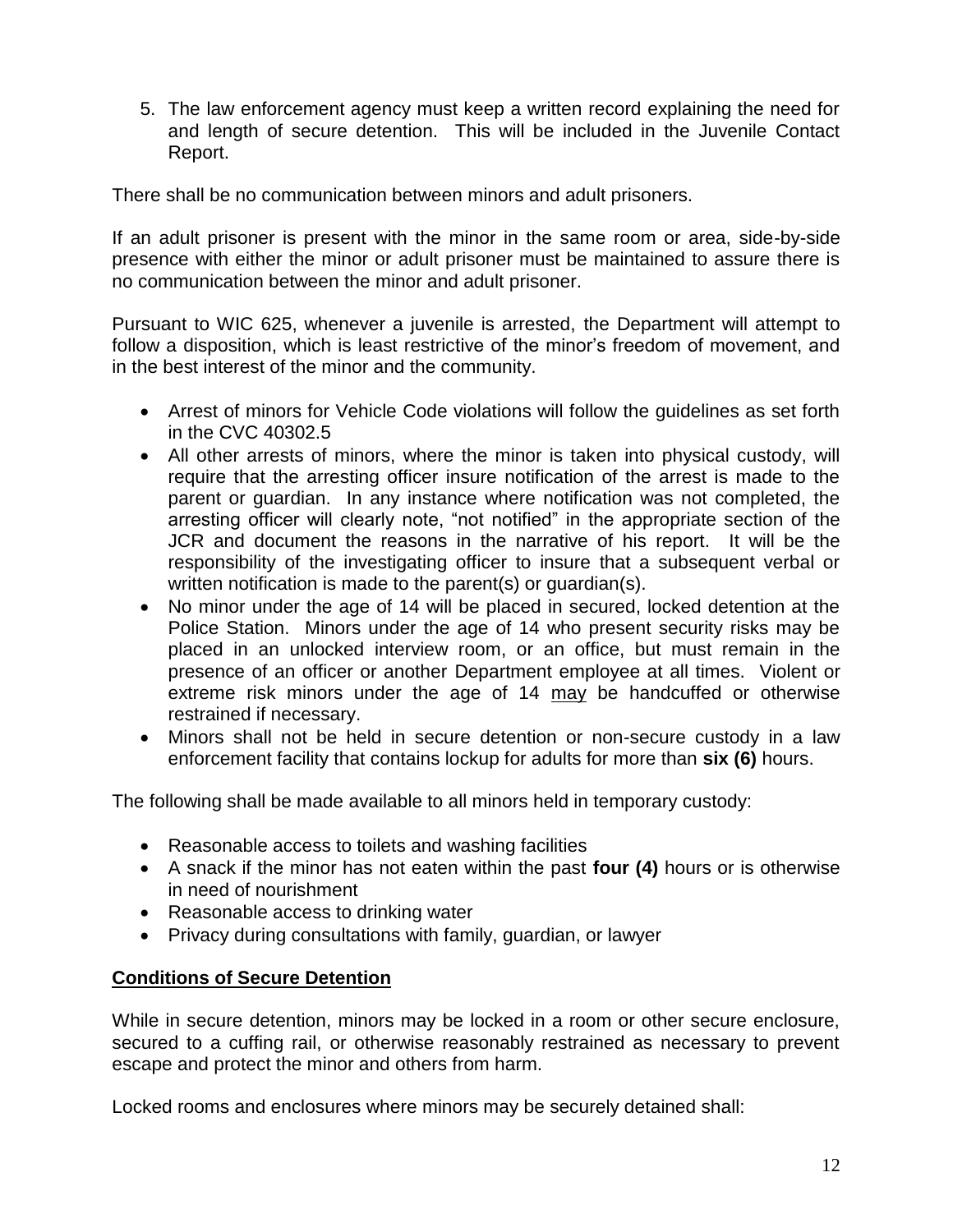- Meet all applicable health, safety and fire requirements.
- Have seats for minors in the form of chairs or benches.
- Have temperature control and ventilation adequate to maintain a comfortable environment.
- Have lighting appropriate to the time of the day and the activity.

Minors placed in locked rooms shall be:

- Provided blankets and clothing if necessary to assure the comfort of the minor.
- Permitted to retain and wear his or her clothing unless the clothing is inadequate; presents a health problem; or is required to be utilized as evidence of an offense.

Minors shall receive adequate supervision which as a minimum, includes:

- Constant visual access to staff by the minor.
- Unscheduled personal visual observation of the minor by staff no less than every 30 minutes.
- Males and females shall not be in the same locked room unless under constant visual observation by staff.

Minors held in secure detention outside of a locked enclosure shall not be secured to a stationary object for more than **sixty (60)** minutes unless no other locked enclosure is available. An officer shall be present at all times to assure the minor's safety while secured to a stationary object.

The Watch Commander shall approve securing minors to a stationary object for longer than sixty minutes and for every thirty minutes thereafter and the reasons for the continued secure detention shall be documented. The decision for securing a minor to a stationary object for longer than 60 minutes, and every 30 minutes thereafter shall be based upon the best interests of the minor. Minors who are secured to a stationary object shall be moved to a locked enclosure when one becomes available.

Whenever a minor has been taken into custody under the authority of Section 625 WIC, officers may elect to release the minor in the field to a parent or legal guardian after completing a JCR and verifying the juvenile's identity. The Watch Commander prior to release shall approve all field releases. If a written notice to appear is to be completed, it shall be issued at the time of the field release. Juveniles detained for the commission of any felony shall not be released in the field.

Whenever a minor has been taken into custody and transported to the police facility, they should only be released as per Section 626 WI, under any one of the following circumstances:

- 1. To another law enforcement agency at their request for the investigation of other crimes.
- 2. To a parent or legal guardian.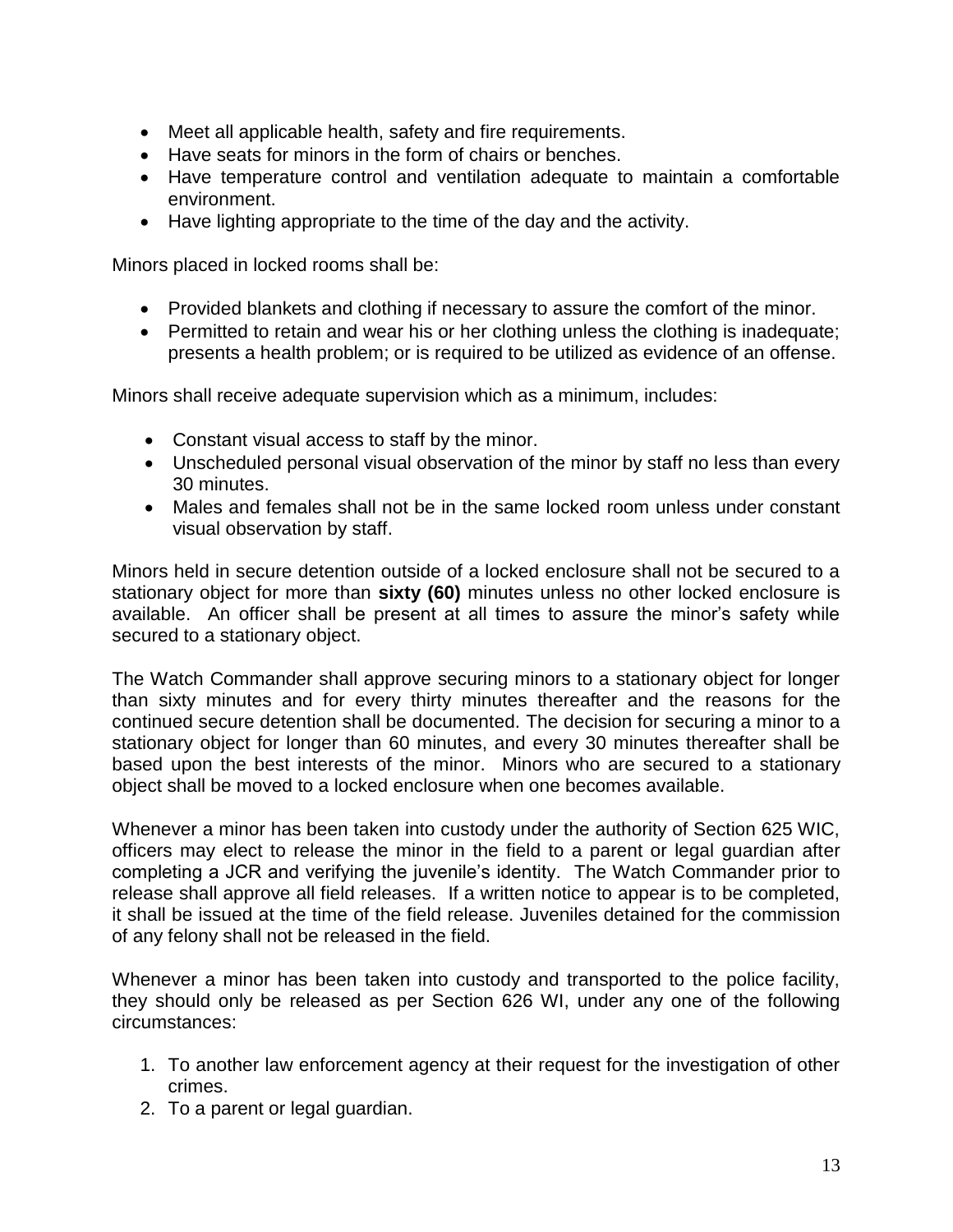- 3. To a responsible adult over 21 years of age with a parent or guardian's authorization. This responsible adult may be another family member or nonfamily member who is known to the parents of the juvenile.
- 4. To Juvenile Hall/Juvenile Probation.
- 5. To a public or private agency which the City has an agreement or plan to provide shelter care, counseling, or diversion services to the minor.
- 6. When the status violation is no longer occurring (e.g., curfew detention held until 0600), a minor may be released on their own.
- 7. If a notice to appear is to be prepared, it shall be completed and delivered to the minor prior to the time at which they are released from the police facility.
- 8. To an official of the minor's school during school hours.

In determining which disposition of the minor is most appropriate, officers should consider the seriousness of the crime resulting in the juvenile's detention, the totality of circumstances regarding their detention and contemplated release, and the need to protect juveniles once they come into contact with the Police Department. Officers shall prefer the alternative that is compatible with the best interests of the minor, and that such action does not constitute a threat to individual, public or community safety.

Considerations are:

- 1. Juveniles are not to be held for more than **six (6)** hours unless approved by a Watch Commander.
- 2. The temporary detention must serve the purpose of giving the officers time to investigate the case, to facilitate release of the juvenile to parents or to arrange transfer to juvenile hall.
- 3. The juvenile must be adequately supervised.
- 4. The juvenile shall be told how long the detention will last.
- 5. The juvenile contact report shall specifically explain the need for and length of detention.

Juveniles detained under 601 or 300 W&I or who are under 14 years of age are not to be detained in cells or secured detention, but should be released to a juvenile facility, released to a parent or guardian or supervised by a custodial person within the general offices pending disposition.

Every juvenile detained shall be logged into the Monthly Log for the Confinement of Juveniles, which is kept outside the juvenile interview rooms.

It is neither the responsibility nor the intention of the La Mesa Police Department to discipline juveniles in temporary custody in this facility. No officer with this department or any group of persons shall be allowed to administer, perform, or inflict any discipline, punishment, or corrective action on any juvenile while in secure detention or non-secure custody. The forms of discipline referred to in this section include corporal punishment, denial of privileges, and mental stress.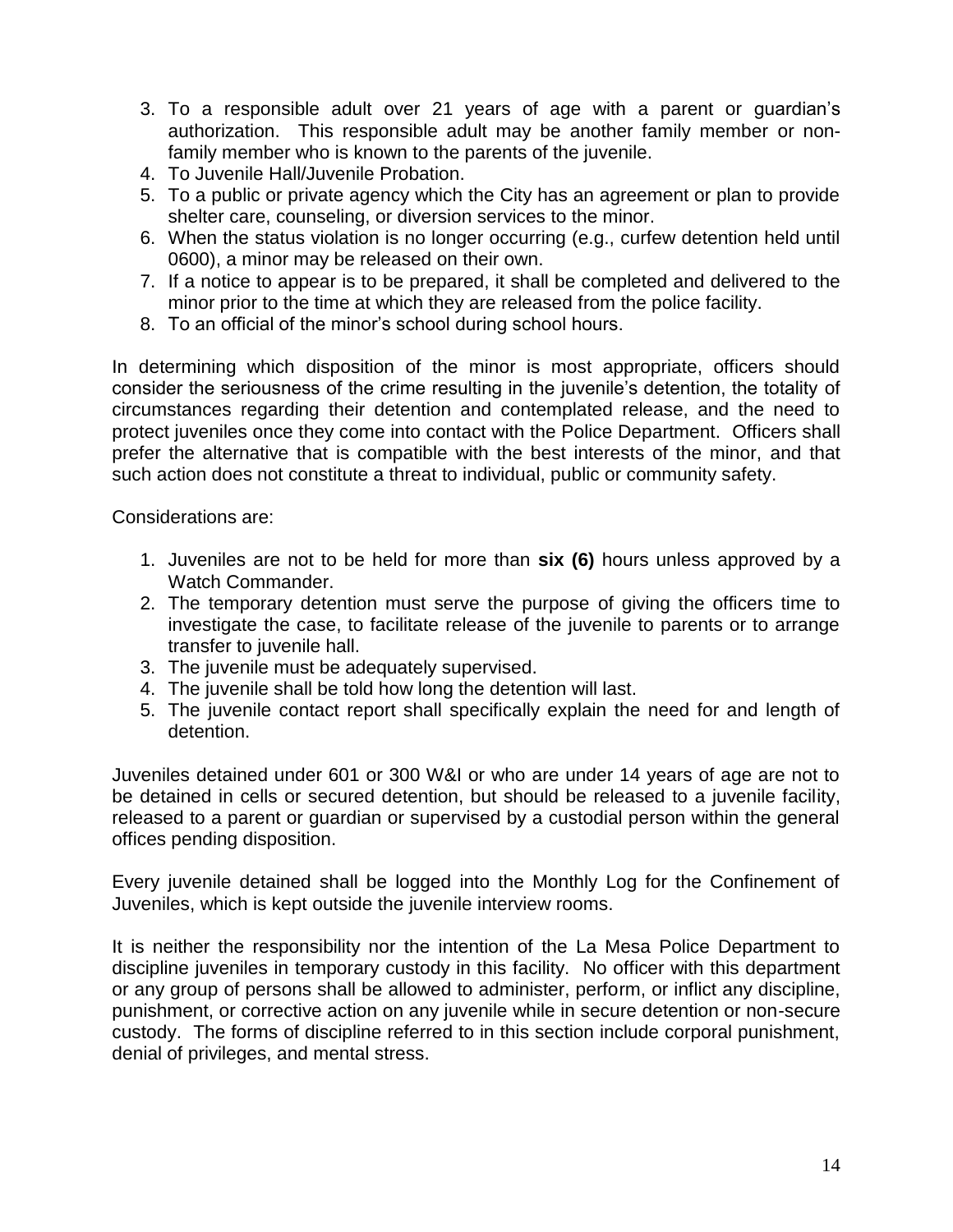# **Supervision of Minors in Non-Secured Custody**

Minors held in non-secure custody must receive constant visual supervision by staff from the La Mesa Police Department. Monitoring a minor using audio, video, or other electronic devices does not replace the personal visual supervision.

## **Administrative Segregation**

Administrative segregation is the tool by which facility managers can provide separations, which provide for the safety of staff and prisoners alike. Administrative segregation is commonly used to:

- 1. Separate opposing gang members.
- 2. Separate inmates prone to escape.
- 3. Separate relatives.
- 4. Separate collaborators to a crime.
- 5. Separate persons with communicable disease from non-infected persons.
- 6. Separate violent versus non-violent persons.
- 7. Separate sexual criminals from others.
- 8. Separate mentally disturbed persons from others.

Not every situation may be accounted for in proper separations. Every effort must be made, given the information available to separate persons to secure their safety and well-being. In any case, segregation must meet legally mandated requirements.

All officers coming in contact with disease carriers shall report the circumstances to the Watch Commander who will cause an exposure report to be filed. Officers shall be directed to the appropriate medical source for preventative and health evaluation.

## **Suicide Prevention**

Upon admitting prisoners (Adult or Minors) to the holding facility, it is important to always be alert for those individuals that may exhibit signs of potential suicide.

Suicide prevention is an important element in intake procedures and screening. Routinely, all property that would lend itself to injury or death such as belts, hose, shoes strings, etc., should be removed from an individual before placing them in a cell. Prisoners, who have visible scars on their wrists or neck indicating prior suicide attempts, must be kept under constant supervision and prisoners that state intentions of suicide shall not be housed at our facility.

Any persons exhibiting the above symptoms should be transported to the appropriate facility as soon as possible in any event shall be placed under constant observation. Upon transfer, the transporting officer will inform the receiving custodian of the risk assessment. This fact shall be documented in the incident report.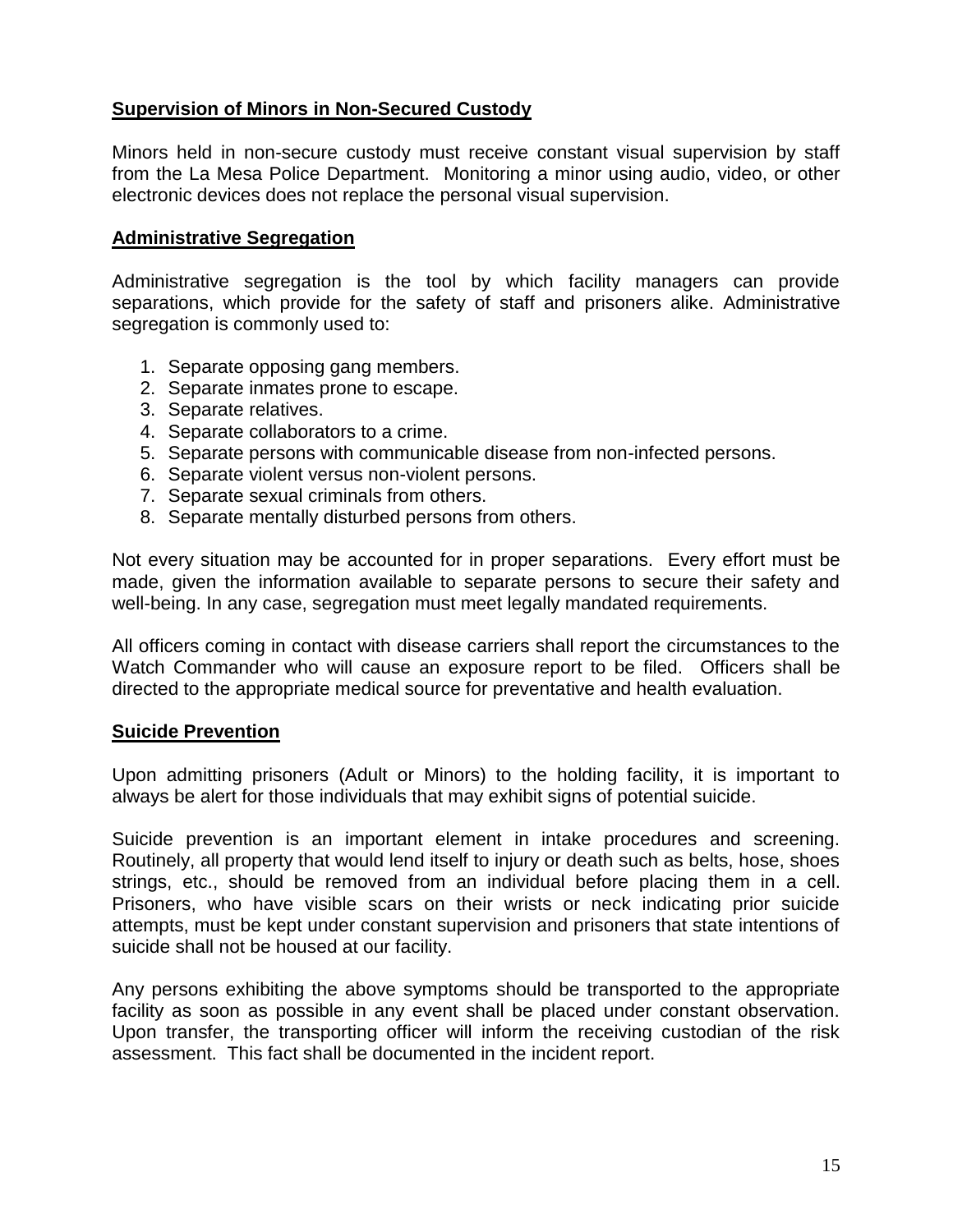# **Suicides**

Cases of obvious suicide should be investigated and a report completed by a qualified investigating officer to determine the manner of death and to gather information, including statements of prisoner and staff who were in the area at the time the suicide occurred.

## **Emergency Procedures**

Emergency procedures generally are defined as those which necessitate immediate action to resolve a problem which is outside the scope of the routine of the facility. Emergencies can take the form of riot, security breaches, fire, hostage incidents, disasters, etc. Obviously, not every situation can be anticipated, however general procedures can be developed which will account for a broad range of situations. Specifically, any incident, which threatens the life or may precipitate injury to any arrested person, staff of the general public is considered an emergency.

## **Fire Safety**

The Watch Commander shall inspect the Temporary Holding Facility to ensure that:

- (a) No flammable materials are stored in the detention area
- (c) First aid kits are readily available and completely stocked
- (d) Smoke detectors are operational
- (e) Contraband
- (f) Overall cleanliness

The Facility Manager or his/her designee shall inspect the area on a monthly basis. The inspection record shall be retained for two years. (Title 15, California Code of Regulations § 1032)

## **Fire Procedures**

- (a) In the event of a fire in the Temporary Holding Facility the discovering employee should immediately:
	- 1. Notify the Fire Department, Watch Commander and the on-duty patrol personnel simultaneously through the Communications Center.
	- 2. Initiate movement of all prisoners to an area of safety through the utilization of the evacuation plan
	- 3. Begin fire suppression procedures as applicable
- (b) Responding patrol officers under the direction of the Watch Commander should be responsible for:
	- 1. The evacuation of prisoners
	- 2. Obtaining medical services as needed
	- 3. Securing prisoners in a Temporary Holding Facility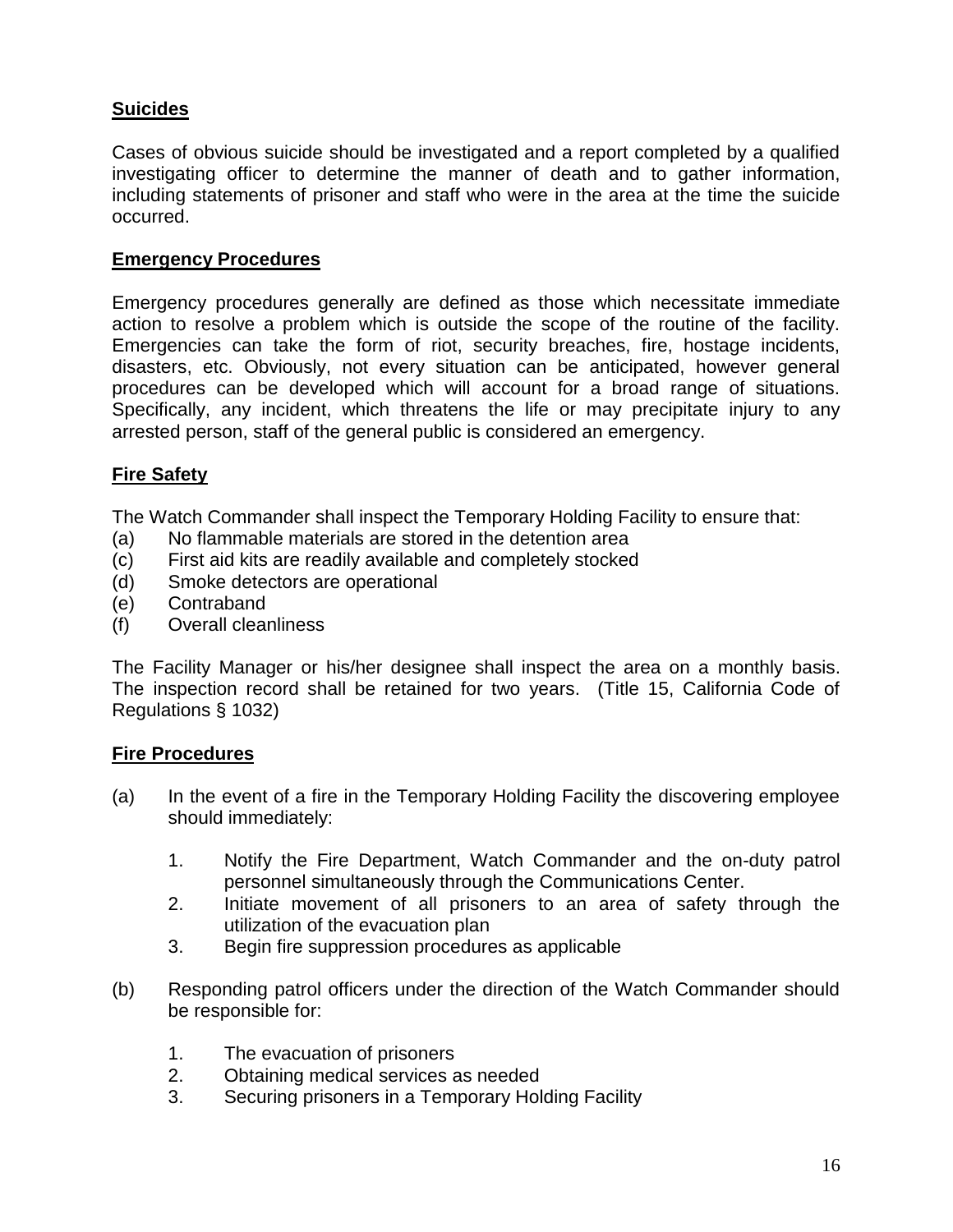- 4. Arranging transportation of prisoners to the County Jail or other Temporary Holding Facility as necessary.
- 5. Initiating as investigation concerning the origin of the fire along with filing necessary reports.
- (c) The Facility Manager, in coordination with the Fire Department and qualified first aid/CPR instructional personnel, shall oversee the training of all Department personnel, shall oversee the training of all Department personnel and ensure that they are familiar with:
	- 1. The Temporary Holding Facility policy and procedures.
	- 2. Fire Safety and evacuation plan including the use of the fire extinguisher.
- (d) The Fire Marshall should make annual inspections of the Temporary Holding Facility.

## **Primary Concerns**

- (a) Safety of public
- (b) Safety of department personnel
- (c) Safety of prisoners
- (d) Security of prisoners

## **Notification**

- (a) Watch Commander
- (b) All available sworn personnel
- (c) Fire Department
- (d) Medical aid
- (e) Facility Manager
- (f) Facility Administrator

## **Emergency Evacuation**

When time permits, all prisoners will be restrained, as deemed necessary by the officer conducting the evacuation.

## **Evacuation Formation Area**

All prisoners will form in the designated location where they will be held until the Temporary Holding Facility can again be safely occupied or as in the case of an emergency of a long duration until they can be transported to another facility.

If possible, juveniles are to be kept separated from adult prisoners, and females from male prisoners.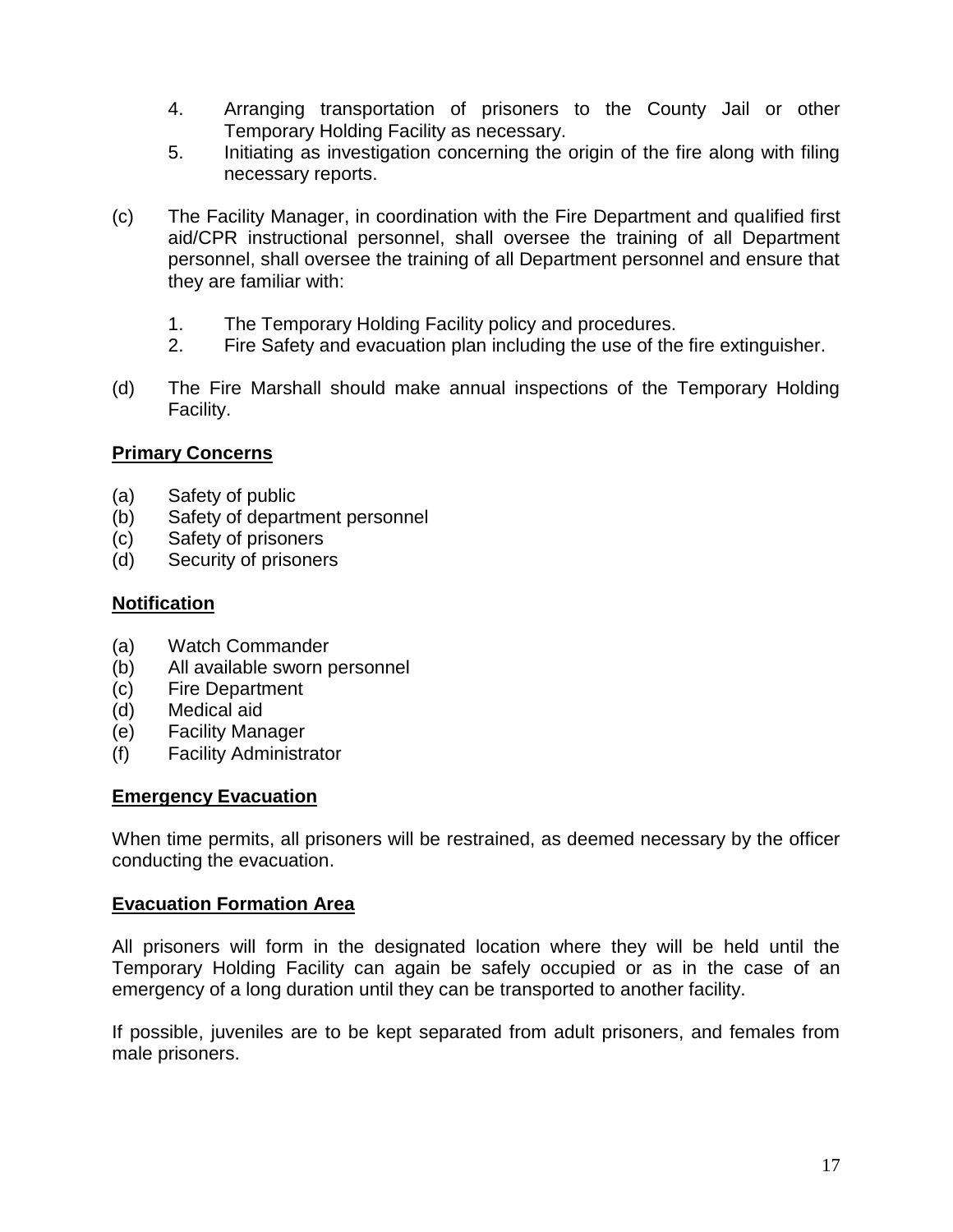Only after the safety and security of the prisoners is assured will personnel, not detailed to prisoner security, participate in fire suppression or other emergency activities.

## **Statewide or Regional Disasters**

In cases of Statewide or regional disasters, the Watch Commander may authorize the release of prisoners detained for misdemeanors or felonies involving property crimes only. Every available effort will be made to continue the custody of violent felons or felons accused of violent crimes to ensure the safety of the public.

## **First-Aid/Professional Medical Attention**

As necessary, evacuating personnel will apply first-aid techniques to those prisoners injured as a result of the emergency or injured during the evacuation procedure until professional medical aid arrives to assist.

## **Reports**

The Watch Commander will ensure that any emergency evacuation of the Temporary Holding Facility is documented and that copies of those reports are forwarded to the Temporary Holding Facility Manager and Temporary Holding Facility Administrator.

## **Inmate Treatment**

In addition to individual rights mandated by code, it shall be the policy of the La Mesa Police Department that all persons lawfully detained or arrested by officers of the department shall be treated with appropriate civility and respect. Only that force necessary to affect an arrest or maintain custody will be used. The intentional humiliation, taunting or other mistreatment of prisoners is strictly forbidden. Uncooperative inmates should be processed as quickly as possible and should be transported to the proper facility.

## **Access to Telephone**

Pursuant to P.C. 851.1 all adult arrestees have the right to three (3) completed phone calls immediately upon being booked and unless impossible, within three (3) hours of being arrested.

Pursuant to W&I 726(b) all juveniles will be advised and have the right to two (2) phone calls within one (1) hour of arrest.

Telephone calls are to be afforded locally at no charge and long distance collect.

# **Right to Counsel**

Because the La Mesa Police Detention facility is temporary in nature, provisions for attorney/client visits have not been provided. Prisoners requesting attorneys shall be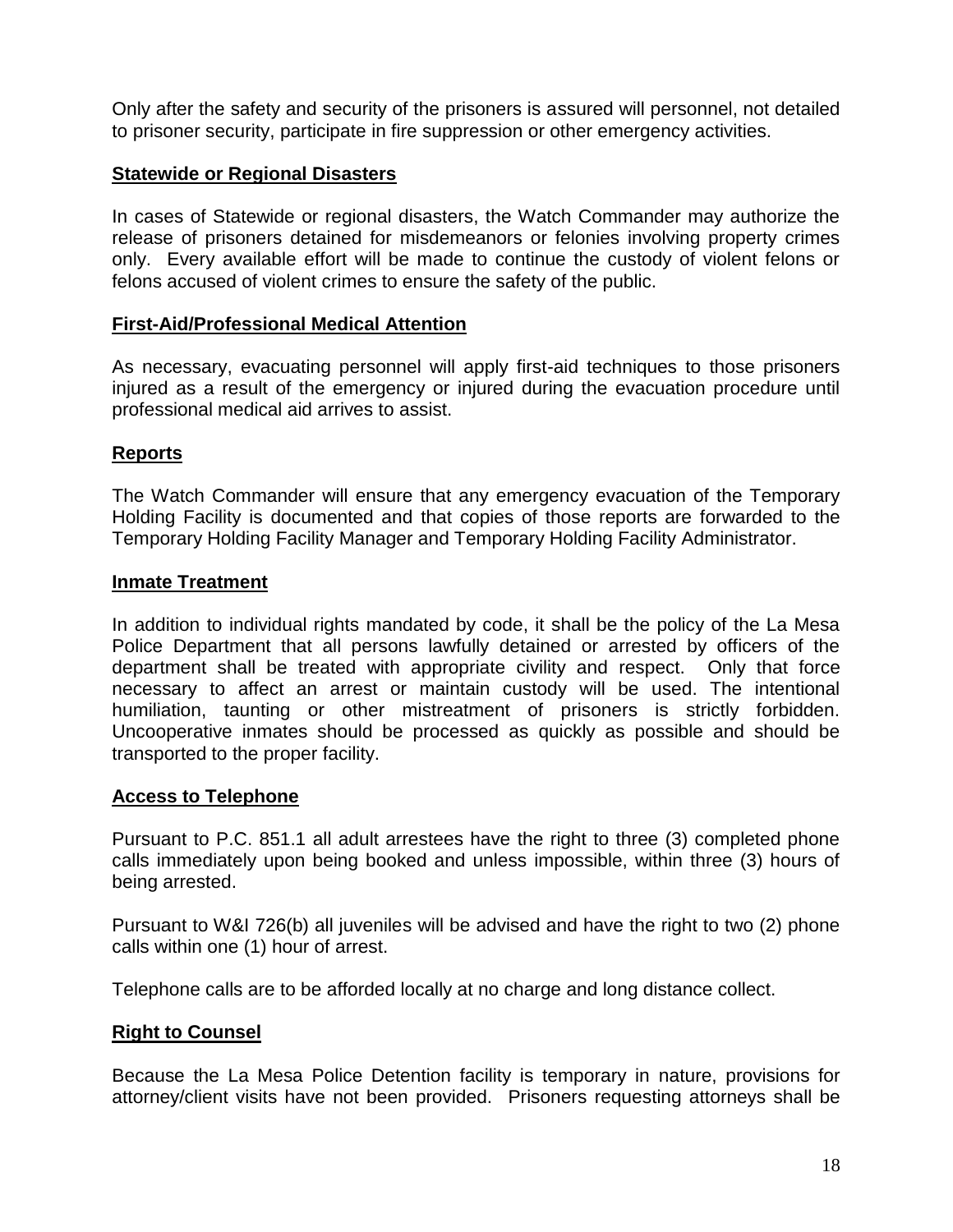transported to the county jail without delay in order to accommodate their request. In some cases attorneys summoned at the minor's request may arrive for visitation prior to transport to other facilities. If this occurs, the prisoner has a constitutional right to the attorney visit. Attorneys must provide their California Bar membership card and picture identification and submit to a search prior to visitation. Only bona-fide attorneys or paralegals are allowed access.

# **First Aid Kits**

An Occupational Safety and Health Association approved first aid kit will be provided in the intake area of the detention center. The kit is to be used first for emergency application of first aid until the arrival of medical personnel. Watch Commanders shall inspect the kit on a regular basis to insure that appropriate items are in stock. The Holding Facility Administrator shall consult with Fire Department EMS personnel on an annual basis for recommendation on appropriate supplies.

## **In Custody Injuries or Illness**

If a prisoner becomes ill, is injured, attempts suicide, while in custody, employees are required to call for medical assistance and administer first aid as needed. Once medical services arrive, they will take over medical care of the prisoner.

If the prisoner is a minor the arresting officer or Watch Commander is responsible for notifying the minor's parent, and/or guardian. In addition, the Juvenile Court shall be notified by notation in the Juvenile Contact Report.

## **Medication**

In some cases there may be persons arrested who are under medication for various type of conditions such as heart problems, seizures, diabetes, etc. In all cases, when medications are brought in the detention center, the officers shall:

- 1. Determine that the prescription or medication is valid.
- 2. Determine if the inmate has taken medication within prescribed directions when and if he/she is well.
- 3. Notify the Watch Commander of the situation.
- 4. In no case shall officers administer medications to prisoners.
- 5. Should a prisoner request medication; they should be transported to the county jail for booking and attention by jail medical staff. In addition, the officer shall note on the remarks section of the booking slip, medical conditions of the prisoner, and jail personnel should be verbally informed and given the medications.
- 6. If the prisoner requests medication for an immediate condition, they should be transported to a hospital emergency room, for medical evaluation.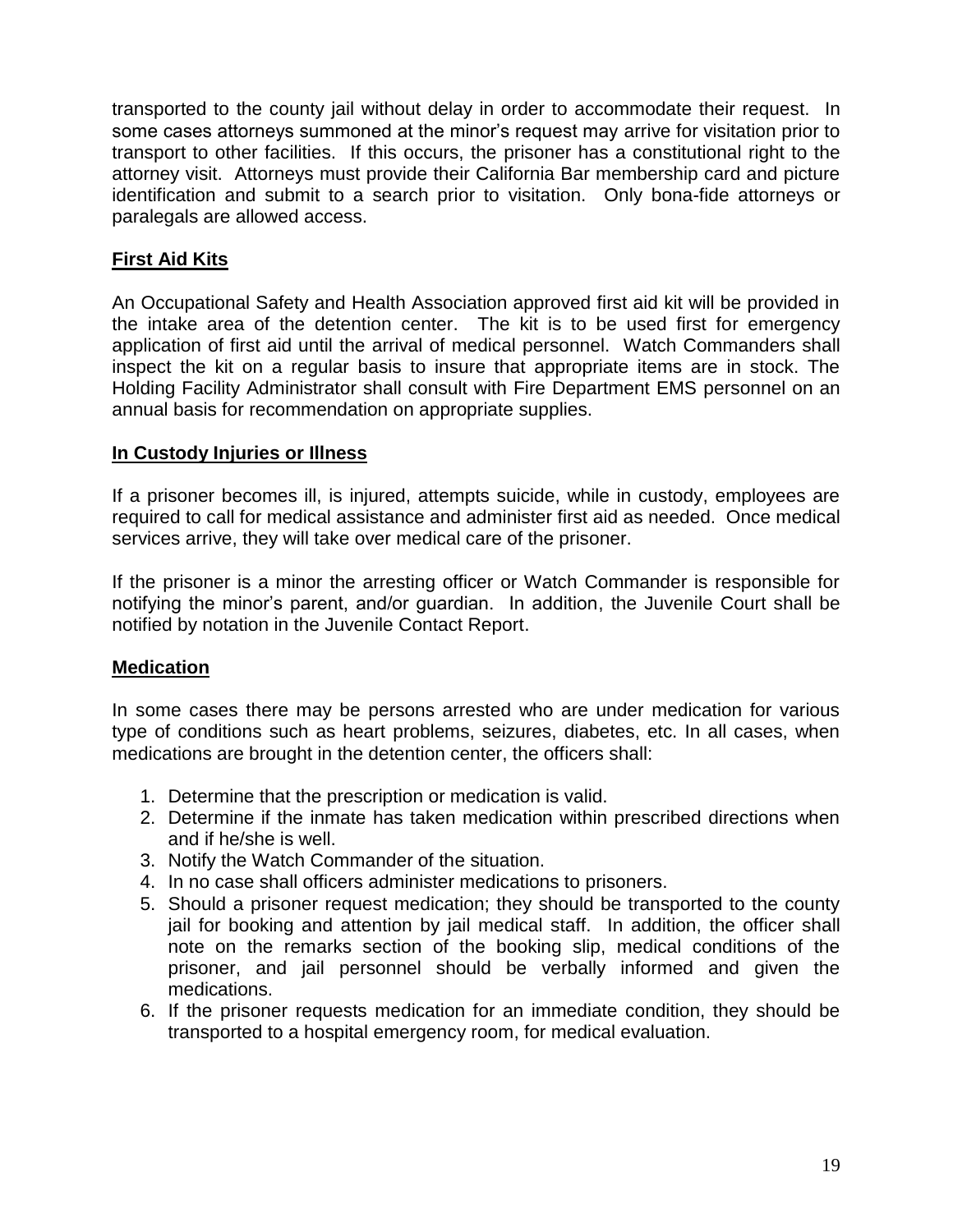# **Death in Custody**

There shall be a medical review by the County Medical Examiner's Office of every death in custody. The review team (In addition to the County Medical Examiners) shall include the Facility Manager, Facility Administrator, responsible physician and any other health care and supervision staff relevant to the incident. In addition, the Investigations Unit shall be notified and a formal death investigation will be conducted by that unit. The Chief of Police shall be advised and may request independent investigation by the San Diego County Sheriff and/or District Attorney.

The Facility Administrator must provide the CSA a copy of the death in custody report submitted to the Attorney General's Office under Government Code Section 12525 within 10 days. A copy of the in custody death report is submitted to:

Law Enforcement Information Center Attention: Death in Custody Program P.O. Box 903427 Sacramento, CA 94203-4270

California Corrections Standards Authority 600 Bercut Drive Sacramento, CA 95814

Incident reports shall be filed by the Watch Commander, custodial officer and by any other person having knowledge of the circumstances of the detention of the deceased. The Medical Examiner's Officer shall be notified immediately in order that a medical review can be conducted.

## **Meals and Bedding**

The La Mesa Police Department Temporary Holding Facility does not have a kitchen. Due to the short duration of stay, inmates are transported to the county jail to allow for food service. In rare cases of stays beyond the normal mealtimes at the county jail, or when prisoners make requests due to hunger, the Watch Commander shall evaluate the situation and may make arrangements to feed the prisoner.

Inmates brought in the holding facility will not be housed overnight unless directed by the Chief of Police in the time of emergency. The temporary nature of this facility and the availability of the county jail negate the need to house inmates overnight or have bedding. The Watch Commander shall evaluate the situation and may make arrangements to provide the prisoner with blankets.

## **Facility Sanitation**

It shall be the policy of the La Mesa Police Department that the health and safety of prisoners and staff while in the holding facility are of utmost importance. It is the duty of all custodial personnel to report needed repairs, vermin infestation and unsanitary